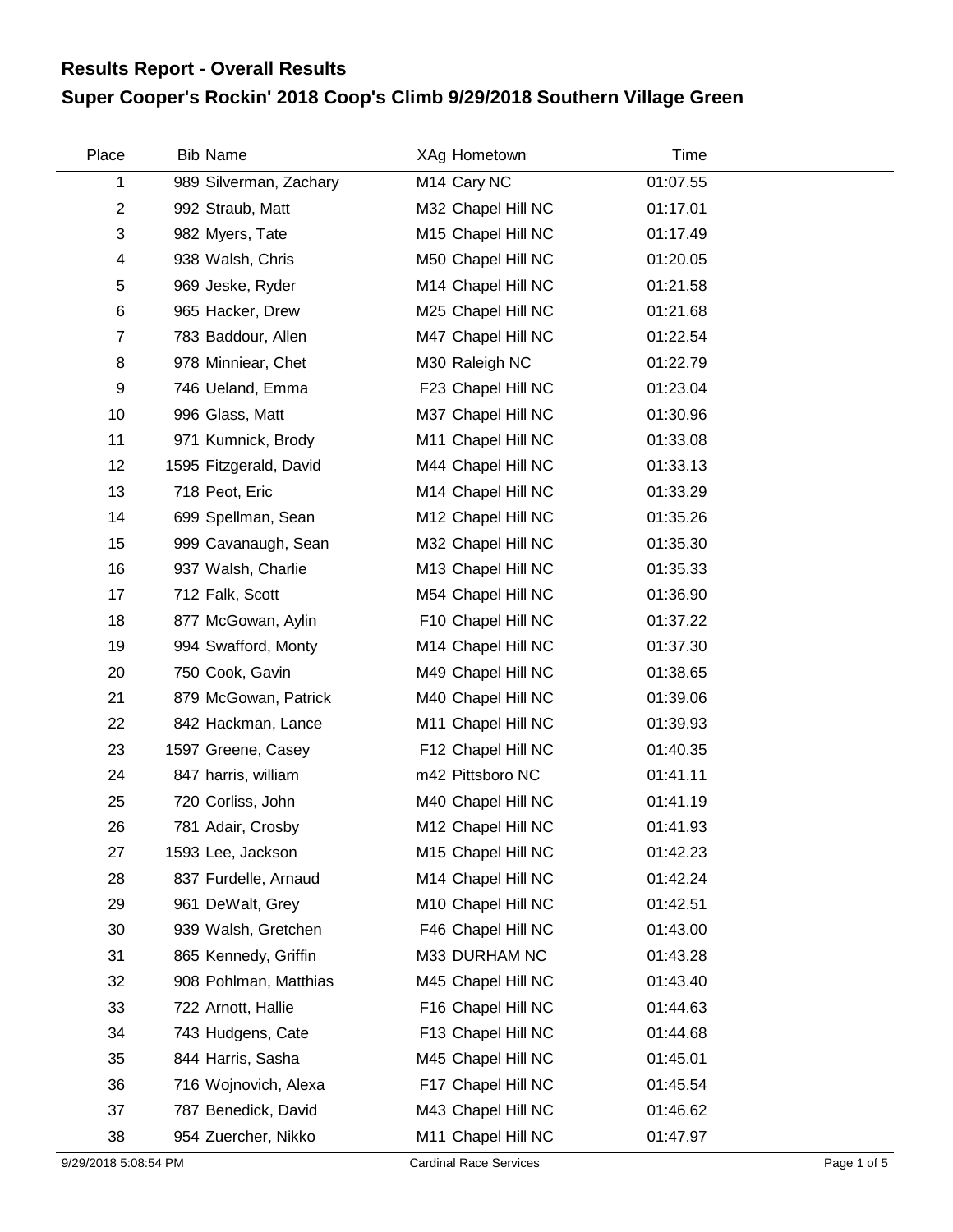| Place | <b>Bib Name</b>        | XAg Hometown       | Time     |  |
|-------|------------------------|--------------------|----------|--|
| 39    | 873 Matthews, David    | M42 Carrboro NC    | 01:48.42 |  |
| 40    | 894 Monahan, Seamus    | M13 Chapel Hill NC | 01:49.21 |  |
| 41    | 973 Lindenman, Heather | F36 Chapel Hill NC | 01:49.55 |  |
| 42    | 835 Fargo, Isabel      | F13 Chapel Hill NC | 01:49.79 |  |
| 43    | 841 Hackman, Brooke    | F8 Chapel Hill NC  | 01:50.79 |  |
| 44    | 1596 Turner, William   | M9 Chapel Hill NC  | 01:50.96 |  |
| 45    | 843 Hackman, Trevor    | M42 Chapel Hill NC | 01:51.64 |  |
| 46    | 728 Van Raay, Paul     | M49 Chapel Hill NC | 01:52.28 |  |
| 47    | 820 Cloyd, Jeramiah    | M14 Carrboro NC    | 01:52.38 |  |
| 48    | 705 Carpenter, Thomas  | M38 Chapel Hill NC | 01:52.38 |  |
| 49    | 707 Bastian, Kevin     | M34 Chapel Hill NC | 01:53.81 |  |
| 50    | 736 Bowman, Lee        | M44 Chapel Hill NC | 01:54.54 |  |
| 51    | 739 Crockett, Leif     | M10 Chapel Hill NC | 01:55.12 |  |
| 52    | 886 merritt, kathy     | F64 DURHAM NC      | 01:55.32 |  |
| 53    | 940 Walsh, Vivian      | F10 Chapel Hill NC | 01:56.16 |  |
| 54    | 930 Stowe, Morgan      | F10 Chapel Hill NC | 01:56.35 |  |
| 55    | 740 Crockett, Seth     | M42 Chapel Hill NC | 01:56.90 |  |
| 56    | 1000 Kallam, Eddie     | M52 Pittsboro NC   | 01:57.17 |  |
| 57    | 732 Duffy, Katie       | F11 Chapel Hill NC | 01:57.28 |  |
| 58    | 958 Chenet, Abby       | F9 Chapel Hill NC  | 01:57.38 |  |
| 59    | 788 Beroset, Edward    | M56 Chapel Hill NC | 01:57.42 |  |
| 60    | 713 Falk, Abbie        | F12 Chapel Hill NC | 01:57.57 |  |
| 61    | 825 Coward, Robert     | M37 Chapel Hill NC | 01:58.07 |  |
| 62    | 819 Cawley, Tom        | M50 Carrboro NC    | 01:58.10 |  |
| 63    | 1602 McGinty, Dylan    | M8 Chapel Hill NC  | 01:58.22 |  |
| 64    | 876 Mcentee, David     | M52 Chapel Hill NC | 01:58.42 |  |
| 65    | 966 Hansen, Niels      | M12 Chapel Hill NC | 01:58.47 |  |
| 66    | 963 Frederick, Ben     | M10 Chapel Hill NC | 01:59.66 |  |
| 67    | 830 Deshusses, Marc    | M52 Chapel Hill NC | 02:00.38 |  |
| 68    | 983 Paulson, Henry     | M59 Ann Arbor MI   | 02:00.93 |  |
| 69    | 782 Adair, Leo         | M9 Chapel Hill NC  | 02:00.95 |  |
| 70    | 968 Isenstein, Arin    | F39 Chapel Hill NC | 02:01.25 |  |
| 71    | 1600 McGinty, Katrina  | F38 Chapel Hill NC | 02:02.23 |  |
| 72    | 824 Coward, Melissa    | F36 Chapel Hill NC | 02:02.31 |  |
| 73    | 986 Rodriguez, Amy     | F34 Chapel Hill NC | 02:02.68 |  |
| 74    | 726 Petrovick, Dana    | F30 Raleigh NC     | 02:03.99 |  |
| 75    | 738 Duffy, Maddie      | F17 Chapel Hill NC | 02:04.24 |  |
| 76    | 714 Falk, Zoe          | F12 Chapel Hill NC | 02:04.64 |  |
| 77    | 854 Horswill, Rose     | F30 Carrboro NC    | 02:05.18 |  |
| 78    | 977 Melcombe, Charlie  | M25 Durham NC      | 02:06.61 |  |
| 79    | 901 Opland, Carli      | F26 Chapel Hill NC | 02:06.72 |  |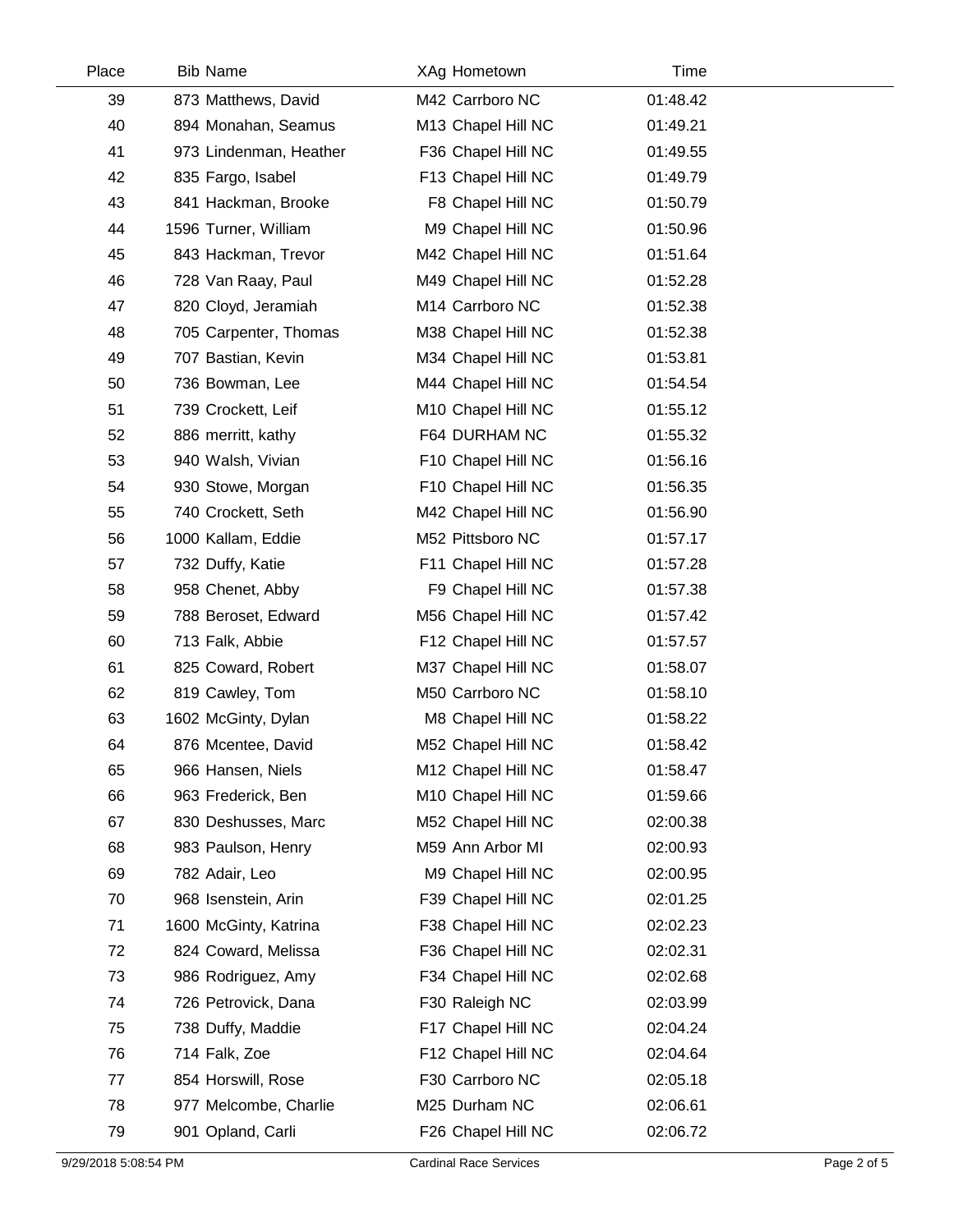| Place | <b>Bib Name</b>               | XAg Hometown       | Time     |  |
|-------|-------------------------------|--------------------|----------|--|
| 80    | 907 Pohlman, Constanze        | F11 Chapel Hill NC | 02:07.57 |  |
| 81    | 962 DiMartino, Andrew         | M37 CARY NC        | 02:07.82 |  |
| 82    | 715 Wojnovich, Scott          | M49 Chapel Hill NC | 02:07.90 |  |
| 83    | 984 Pearson, Tyra             | F24 Chapel Hill NC | 02:08.00 |  |
| 84    | 936 Velarde, James            | M16 Chapel Hill NC | 02:08.74 |  |
| 85    | 987 Salemson, Jeremy          | M49 Chapel Hill NC | 02:09.28 |  |
| 86    | 747 Peterson, Meghan          | F22 Chapel Hill NC | 02:09.38 |  |
| 87    | 928 Stowe, Evan               | M9 Chapel Hill NC  | 02:09.75 |  |
| 88    | 832 Duszynski, Trevor         | M26 Pittsboro NC   | 02:10.50 |  |
| 89    | 734 Duffy, Beth               | F47 Chapel Hill NC | 02:11.05 |  |
| 90    | 976 McGuire, Carson           | F11 Chapel Hill NC | 02:11.41 |  |
| 91    | 724 Clarke, Preston           | M50 Chapel Hill NC | 02:11.55 |  |
| 92    | 970 Johnson, Scott            | M45 Chapel Hill NC | 02:12.81 |  |
| 93    | 915 Spitzner-Pohlman, Susanne | F45 Chapel Hill NC | 02:13.40 |  |
| 94    | 988 Silverman, Steve          | M52 Cary NC        | 02:13.60 |  |
| 95    | 922 Stephens, Emma            | F10 Chapel Hill NC | 02:13.73 |  |
| 96    | 944 Wesley, Anna              | F10 Chapel Hill NC | 02:13.85 |  |
| 97    | 721 Corliss, Alec             | M13 Chapel Hill NC | 02:14.05 |  |
| 98    | 719 Peot, Mark                | M56 Chapel Hill NC | 02:14.09 |  |
| 99    | 985 Perry, Cameron            | M15 Chapel Hill NC | 02:14.47 |  |
| 100   | 997 Peterson, Robert          | M47 Chapel Hill NC | 02:15.65 |  |
| 101   | 1594 Hahn, Dayun              | M9 Chapel Hill NC  | 02:16.44 |  |
| 102   | 845 Harris, Susan             | F43 Pittsboro NC   | 02:16.60 |  |
| 103   | 723 Arnott, Sydney            | F14 Chapel Hill NC | 02:17.55 |  |
| 104   | 836 Fargo, Sophia             | F8 Chapel Hill NC  | 02:17.81 |  |
| 105   | 812 Burnette, Hunter          | M50 Raleigh NC     | 02:19.91 |  |
| 106   | 749 Kavanaugh, Ella           | F14 Carrboro NC    | 02:20.40 |  |
| 107   | 710 Fedora, Sydney            | F23 Chapel Hill NC | 02:20.63 |  |
| 108   | 926 Stevens, Susanna          | F39 Durham NC      | 02:21.05 |  |
| 109   | 943 Welch, Serena             | F9 Chapel Hill NC  | 02:21.35 |  |
| 110   | 829 Dechow, Sydney            | F14 Chapel Hill NC | 02:21.81 |  |
| 111   | 853 Hooks, Elizabeth          | F44 Chapel Hill NC | 02:22.18 |  |
| 112   | 1599 Kelly, Andrew            | M38 Chapel Hill NC | 02:22.71 |  |
| 113   | 818 Causley, Robert           | M6 Chapel Hill NC  | 02:23.25 |  |
| 114   | 897 Morgan, Kristy            | F47 Chapel Hill NC | 02:23.55 |  |
| 115   | 709 Fedora, Christi           | F53 Chapel Hill NC | 02:24.20 |  |
| 116   | 730 Wilcher, Alisa            | F40 Chapel Hill NC | 02:24.57 |  |
| 117   | 904 Parker, Douglas           | M12 Chapel Hill NC | 02:25.05 |  |
| 118   | 706 Carpenter, Kimberly       | F37 Chapel Hill NC | 02:26.41 |  |
| 119   | 872 Maiorana, Zach            | M11 Chapel Hill NC | 02:27.45 |  |
| 120   | 725 Ligett, Connor            | M14 Chapel Hill NC | 02:28.12 |  |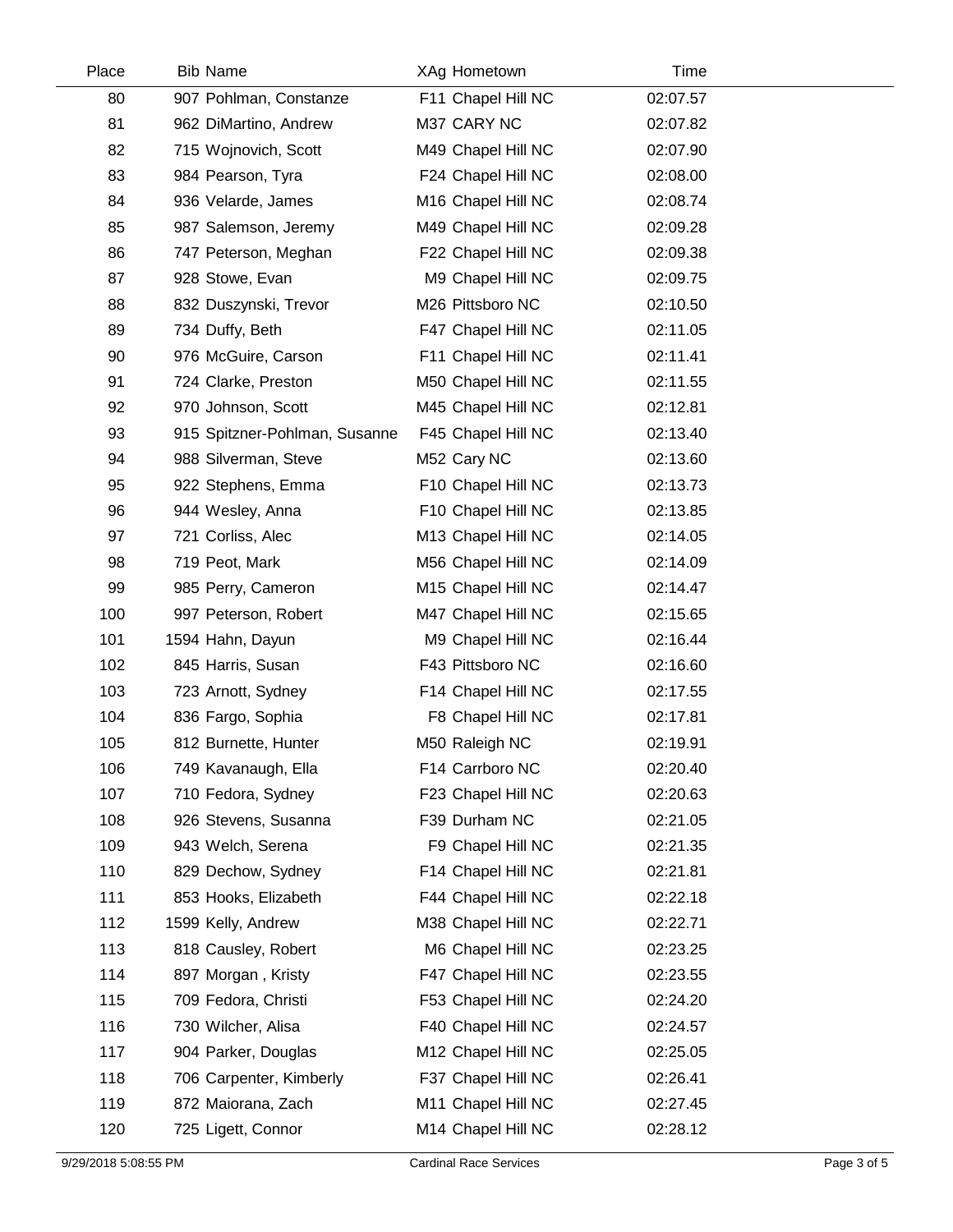| Place | <b>Bib Name</b>          | XAg Hometown       | Time     |  |
|-------|--------------------------|--------------------|----------|--|
| 121   | 952 Williams, Ben        | M41 Chapel Hill NC | 02:28.16 |  |
| 122   | 717 Chang, Lydia         | F44 Chapel Hill NC | 02:28.36 |  |
| 123   | 729 Van Raay, Xavier     | M14 Chapel Hill NC | 02:28.88 |  |
| 124   | 995 Swafford, Susan      | F48 Chapel Hill NC | 02:29.25 |  |
| 125   | 935 Velarde, Bryan       | M48 Chapel Hill NC | 02:30.34 |  |
| 126   | 866 Kirkland, Kempie     | F37 Wilmington NC  | 02:30.71 |  |
| 127   | 708 Kirkland, Russell    | M39 Wilmington NC  | 02:31.54 |  |
| 128   | 839 Gaudet, Ava          | F11 Carrboro NC    | 02:31.91 |  |
| 129   | 957 Brittain, Tanner     | M22 Chapel Hill NC | 02:32.85 |  |
| 130   | 727 Petrovick, Terry     | M61 Creedmoor NC   | 02:32.95 |  |
| 131   | 934 Strada, Monica       | F41 Chapel Hill NC | 02:33.54 |  |
| 132   | 964 Hacker, Caili        | F24 Chapel Hill NC | 02:34.07 |  |
| 133   | 790 Binando, Janet       | F52 Leland NC      | 02:34.65 |  |
| 134   | 998 Peterson, Natalie    | F42 Chapel Hill NC | 02:34.72 |  |
| 135   | 980 Myers, Clint         | M44 Chapel Hill NC | 02:34.77 |  |
| 136   | 840 Gaudet, Walter       | M49 Carrboro NC    | 02:35.22 |  |
| 137   | 932 Strada, Hannah       | F9 Chapel Hill NC  | 02:35.66 |  |
| 138   | 791 Blass, Andrew        | M42 Chapel Hill NC | 02:36.62 |  |
| 139   | 789 Biermann, Jennifer   | F43 Chapel Hill NC | 02:37.71 |  |
| 140   | 910 Reynolds, Heidi      | F47 Chapel Hill NC | 02:38.51 |  |
| 141   | 731 Duffy, Lilly         | F15 Chapel Hill NC | 02:40.87 |  |
| 142   | 900 Neiswender, Michael  | M57 Chapel Hill NC | 02:40.92 |  |
| 143   | 742 Bartlett, Susannah   | F13 Chapel Hill NC | 02:42.34 |  |
| 144   | 899 Neiswender, Andrew   | M23 Chapel Hill NC | 02:43.06 |  |
| 145   | 733 Ornstein-Luks, Sivan | F15 Chapel Hill NC | 02:43.35 |  |
| 146   | 838 Furdelle, Garance    | F14 Chapel Hill NC | 02:44.38 |  |
| 147   | 929 Stowe, Matt          | M43 Chapel Hill NC | 02:44.55 |  |
| 148   | 981 Myers, Daly          | M10 Chapel Hill NC | 02:44.78 |  |
| 149   | 927 Stockmans, Sabrina   | F11 Chapel Hill NC | 02:45.63 |  |
| 150   | 869 Maiorana, Brendan    | M43 Chapel Hill NC | 02:46.94 |  |
| 151   | 887 Miller, Courtney     | F23 Leland NC      | 02:47.86 |  |
| 152   | 868 Maiorana, Aaron      | M8 Chapel Hill NC  | 02:48.59 |  |
| 153   | 793 Bradbury, Kathy      | F53 Leland NC      | 02:49.40 |  |
| 154   | 700 Varblow, Linda       | F63 Chapel Hill NC | 02:51.24 |  |
| 155   | 956 Anderson, Sarah      | F24 Raleigh NC     | 02:55.36 |  |
| 156   | 875 McEntee, Christopher | M9 Chapel Hill NC  | 02:57.54 |  |
| 157   | 993 Swafford, Helen      | F8 Chapel Hill NC  | 02:58.90 |  |
| 158   | 745 Paul, Karson         | M11 Chapel Hill NC | 03:00.24 |  |
| 159   | 748 Kavanaugh, Patrick   | M50 Durham NC      | 03:03.57 |  |
| 160   | 856 Ivancic, Maggie      | F26 Efland NC      | 03:06.41 |  |
| 161   | 959 Chenet, Christina    | F46 Chapel Hill NC | 03:14.39 |  |